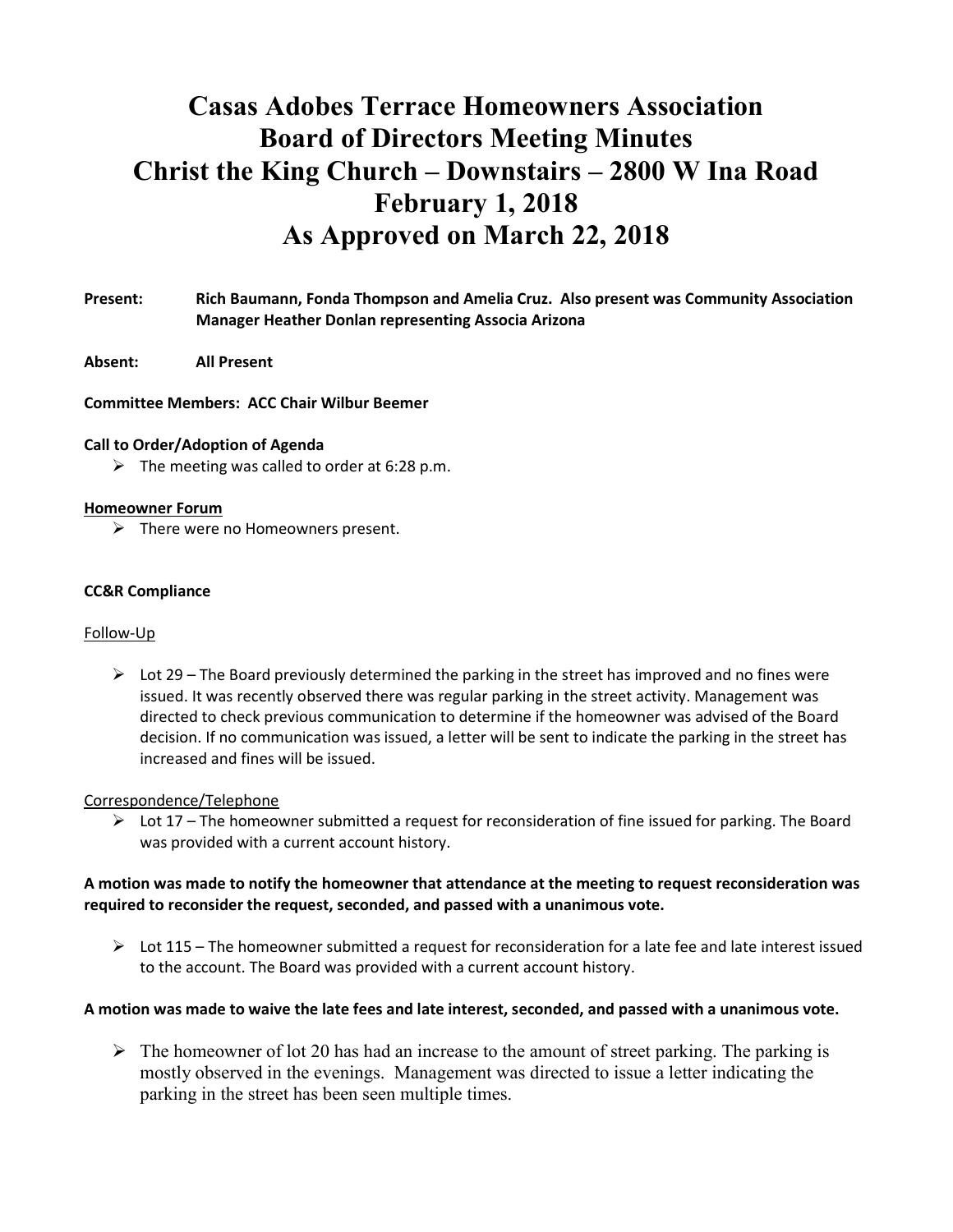## Approval of Minutes

# A motion to approve the December 7, 2017 meeting minutes as amended was made, seconded and passed with a unanimous vote.

## A motion to adopt the September 5, 2017, October 3, 2017, and November 7, 2017 ACC minutes as presented was made, seconded and passed with a unanimous vote.

## Financial Report

- $\triangleright$  The November 2017 and December 2017 financials were provided for review.
- $\triangleright$  As of December 31, 2017, operating funds totaled \$49,098.59 and reserve funds totaled \$54,095.32.
- $\triangleright$  Management was directed to provide the Board with a listing of all payments through 2017 made to Metro Water.
- $\triangleright$  Management was requested to rename the line item under 4835
- $\triangleright$  Delinquencies were discussed.

## The November 2017 and December 2017 financials were accepted as presented.

## Officer, Committee and Management Reports

## Officers Reports

 $\triangleright$  No Report

## ACC

- $\triangleright$  The Chair of the ACC, Wilbur Beemer was present to discuss concerns with the Board.
- $\triangleright$  The ACC is responsible to review and approve/deny landscape and architectural applications.
- $\triangleright$  A quorum of the ACC is made up as a majority of the members.
- $\triangleright$  The Governing Document do not allow a denial to be appealed to the Board of Directors. The ACC will review any previous denial once additional information has been provided by the homeowner. The Board has no part in the decision making on any applications unless an alternate is needed for quorum.
- $\triangleright$  The ACC does report monthly to Board.
- $\triangleright$  The ACC would like to modify the letter which accompanies the signed ACC decision letters. Once created, the Board will adopt the template.
- $\triangleright$  The ACC and management will continue to copy the Board on emailed submittals to ensure any possible application that may be an open violation is identified.

## Landscape

- $\triangleright$  Complete Landscaping has presented the Board with a new contract which will begin January 1, 2018.
- $\triangleright$  A review of the needs of the association determined an increase in man hours is necessary to maintain the high expectations.
- $\triangleright$  The rate will increase from \$660.00 per month to \$778.00 per month.
- $\triangleright$  The price increase is based on several factors, the increase to man hours and the recent state law which increases the minimum wage.

## A motion to accept the new contract from Complete Landscaping as presented was made, seconded and passed with a unanimous vote.

- $\triangleright$  The current irrigation timers run off electricity.
- $\triangleright$  The cost to install new battery timers at the park will run approximately \$500.00.